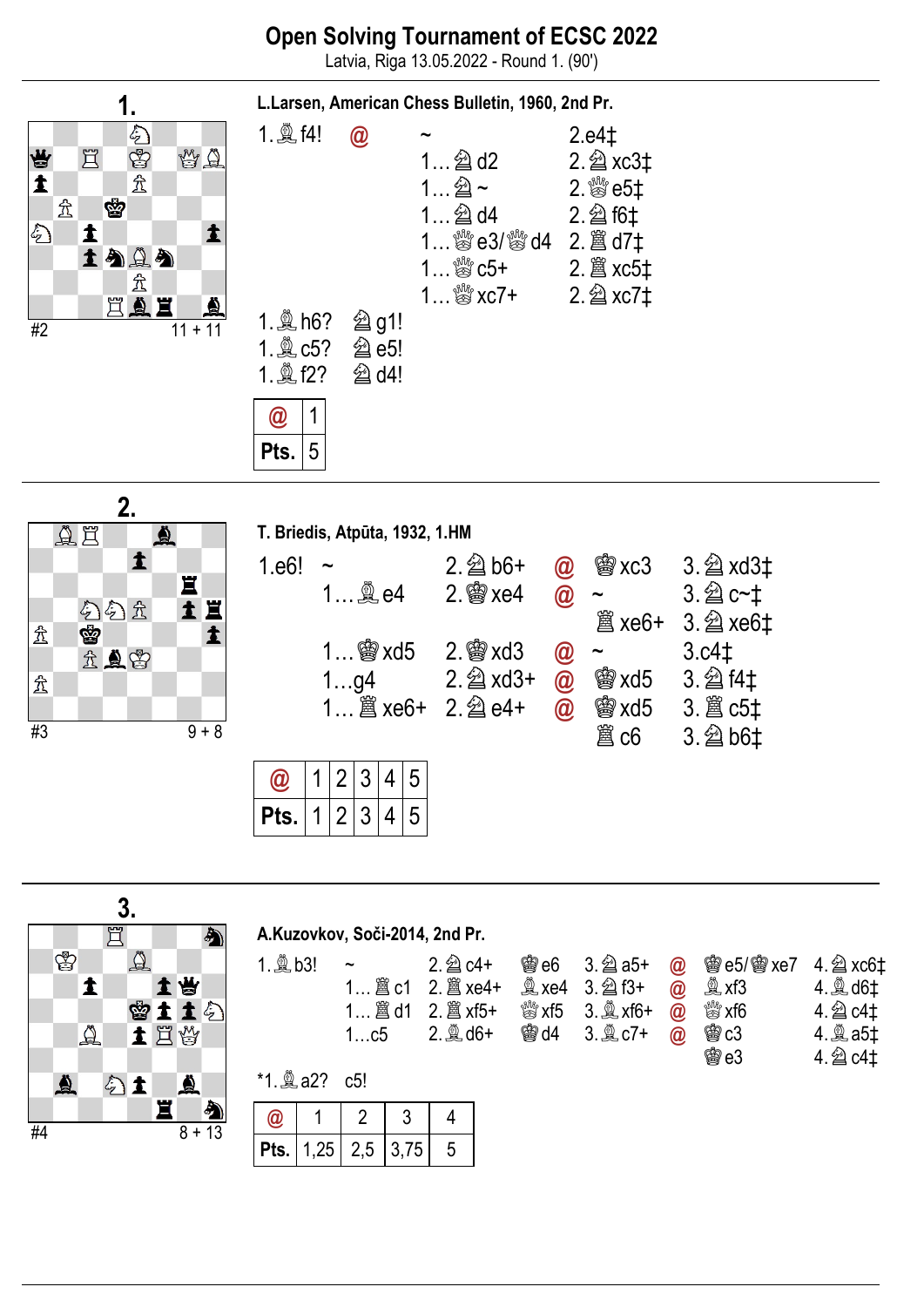Latvia, Riga 13.05.2022 - Round 1. (90')



| Steffen Nielsen, Original                                                                  |  |                |   |            |   |                                                                   |      |                     |                                                                 |              |             |       |          |
|--------------------------------------------------------------------------------------------|--|----------------|---|------------|---|-------------------------------------------------------------------|------|---------------------|-----------------------------------------------------------------|--------------|-------------|-------|----------|
| 1.h7                                                                                       |  | <b>奧c3</b>     |   |            |   | 2.e5<br>3 txd4 4.c5<br>$6$ $8 \text{ c}4$ 7.bxc4 c5<br>8cxb4 9.b6 |      | $\bm{\omega}$<br>b3 | $\mathbb{Q}$ xe5 3. $\mathbb{Q}$ d4<br>$8.$ $cx$ $b5!$<br>10.b7 | @<br>$1 - 0$ | $\circleda$ |       | $\omega$ |
| 1. td4? ■ h1<br>3. the? ■ h1<br>$3. c5 + ?$ @ f3, @ f5<br>$6.$ 臠 a3? $\;$ 闔 c4<br>8. 2 b1? |  |                |   | eg<br>bxc4 |   |                                                                   | 2.e6 | 7.bxc4              | <b>魯15</b><br>$c5 = 8.cxb5?$                                    |              |             | cxb4+ |          |
| $\bm{\omega}$                                                                              |  | $\overline{2}$ | 3 | 4          | 5 |                                                                   |      |                     |                                                                 |              |             |       |          |
| Pts.                                                                                       |  | 2              | 3 | 4          | 5 |                                                                   |      |                     |                                                                 |              |             |       |          |



|                                             | A. Benedek, Sakkelet, 1998 |     |  |                      |                 |                                                            |                              |                                          |
|---------------------------------------------|----------------------------|-----|--|----------------------|-----------------|------------------------------------------------------------|------------------------------|------------------------------------------|
| <b>图 d3</b><br>$1.$ 鬱 e $3$<br>$1.$ 鬱 f $2$ |                            |     |  | <b>②g5</b> 2. 曾g3 e6 | <b>鱼f5 3. 曾</b> | <b>②c5+ 2.廖c4 2d7 3.廖b5 ③f1‡</b><br>g <sub>5</sub><br>3.f2 | <b>奠 d2‡</b><br><b>A</b> e5‡ | $\circleda$<br>@<br>$^{\textregistered}$ |
|                                             |                            |     |  |                      |                 |                                                            |                              |                                          |
| Pts.                                        | 5,                         | 3.5 |  |                      |                 |                                                            |                              |                                          |

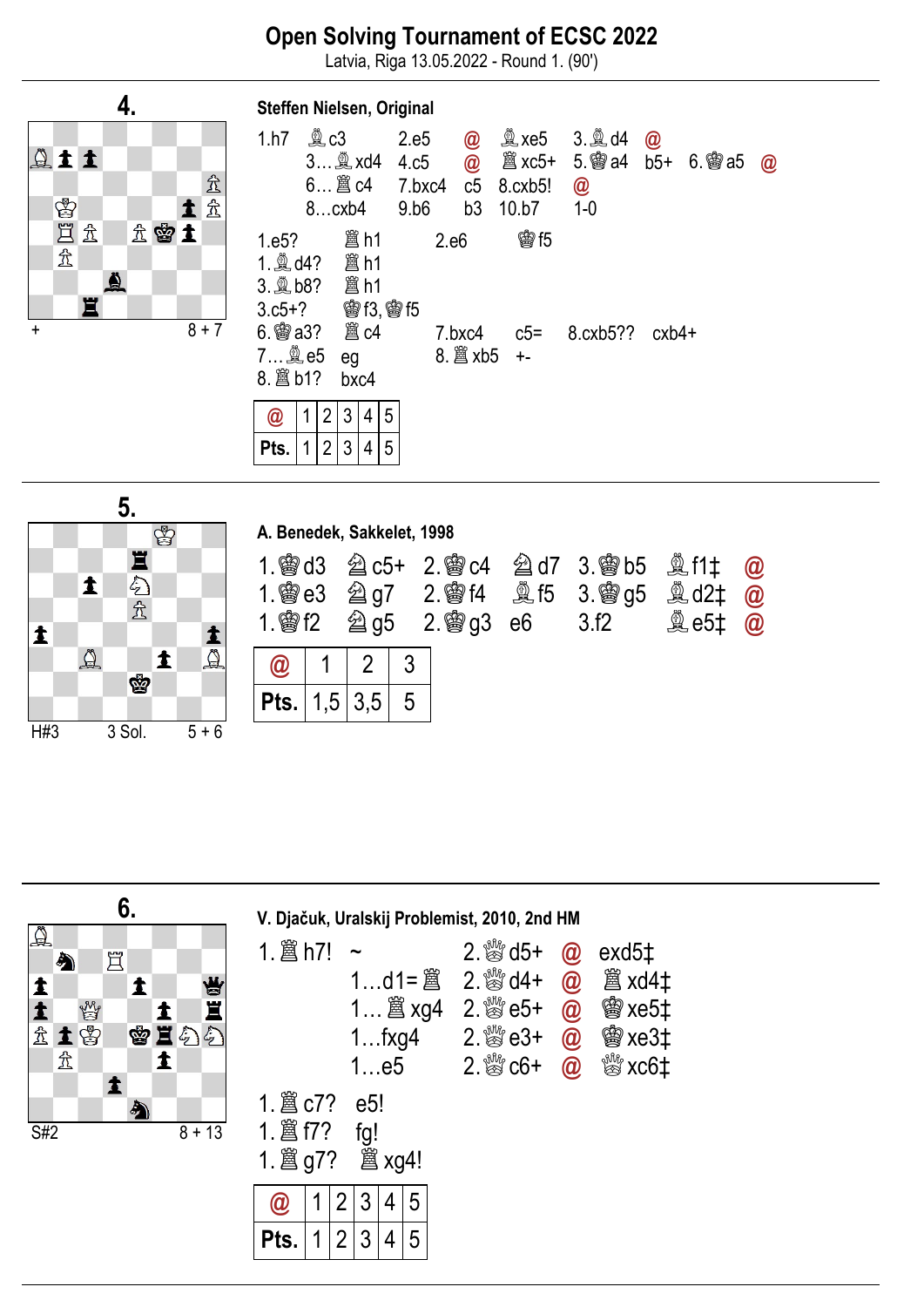Latvia, Riga 13.05.2022 - Round 2. (90')